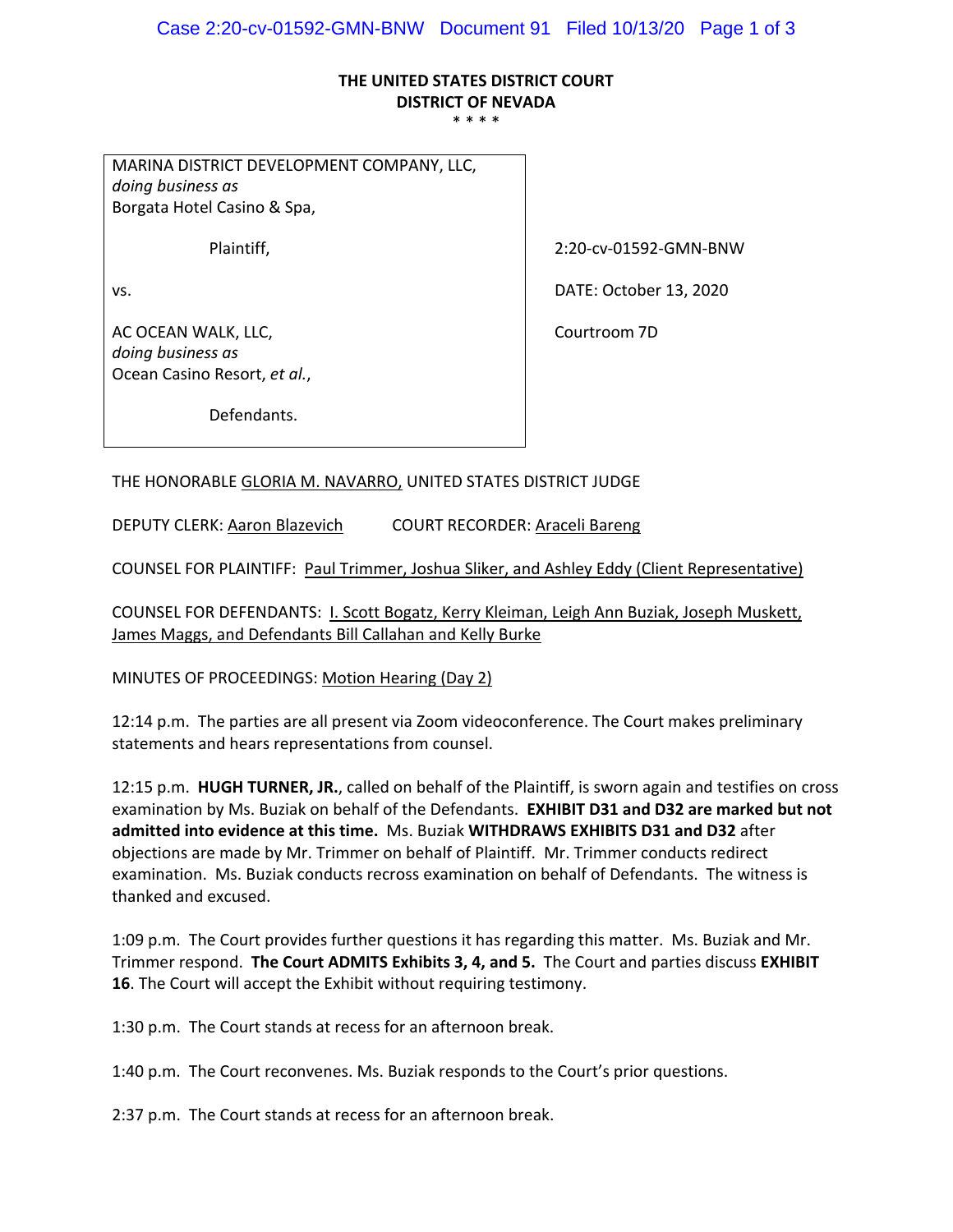2:46 p.m. The Court reconvenes Mr. Trimmer responds to the Court's prior questions.

3:05 p.m. The Court makes findings as stated on the record. **IT IS HEREBY ORDERED** that Plaintiff's Motion for Preliminary Injunction, (ECF No. 9), is **GRANTED in part and DENIED in part**, consistent with the Court's ruling as stated on the record and the following:

- A. As to Defendant Bill Callahan
	- i. The Court **GRANTS** Plaintiff's preliminary injunction against Callahan's trade secret misappropriation, but not based on his alleged breach of the non‐competition agreement.
	- ii. The Court will not turn over Callahan's cell phone for Plaintiff to engage in a fishing expedition. Plaintiff and Callahan must:
		- 1) Choose a third‐party forensic expert who will determine which Borgata trade secrets Callahan possesses;
		- 2) Plaintiff must identify the names and the contact information of the customers for whom Plaintiff believes Callahan retains trade secret information;
		- 3) Callahan must turn over his May 21 phone, any forensic copies of his May 21 phone or Borgata phone, his personal computers, any other devices linked to his Apple iCloud account or other cloud-based storage account, and all log-in credentials for his iCloud storage or any other cloud‐based storage programs that may contain the alleged trade secrets; and
		- 4) The third-party forensic expert shall assess whether Callahan's devices or accounts possess any
			- a) Borgata customer names;
			- b) Borgata customer contact information'
			- c) conversations with or messages from Borgata customers; and
			- d) any notes relating to the preferences of Borgata customers.
- iii. Callahan must also continue to refrain from using or disclosing Plaintiff's trade secrets, including the identifies, preferences, and contact information of Plaintiff's customers, during his employment with Ocean.
- iv. The Court **DENIES** Plaintiff's request for an injunction against Callahan's employment. Plaintiff has not shown a likelihood of success on the merits against Callahan for breach of his non‐compete. Callahan cannot be enjoined from his employment under the federal Defend Trade Secrets Act. And Plaintiff has not shown a likelihood of success on the merits under the New Jersey Trade Secrets Act because it has not presented evidence that Callahan used Plaintiff's trade secrets to Ocean's detriment.
- v. The Court **DENIES** Plaintiff's request for Callahan to produce his employment agreement or evidence relating to his employment negotiations with Ocean. The relief sought is not injunctive in nature, and the Court will leave to the arbitrator the appropriate scope of discovery to be ordered against Callahan.
- B. As to Defendant Kelly Burke
	- i. The Court **GRANTS** an injunction against Burke's use or disclosure of Borgata's trade secrets.
	- ii. Burke must **DESTROY** any copies she or Ocean have of files relating to Borgata's 2020 marketing strategies.
- iii. The Court **GRANTS** an injunction against Burke's continued employment with Ocean until the termination of the arbitration proceedings or the termination of the agreement, whichever comes first.